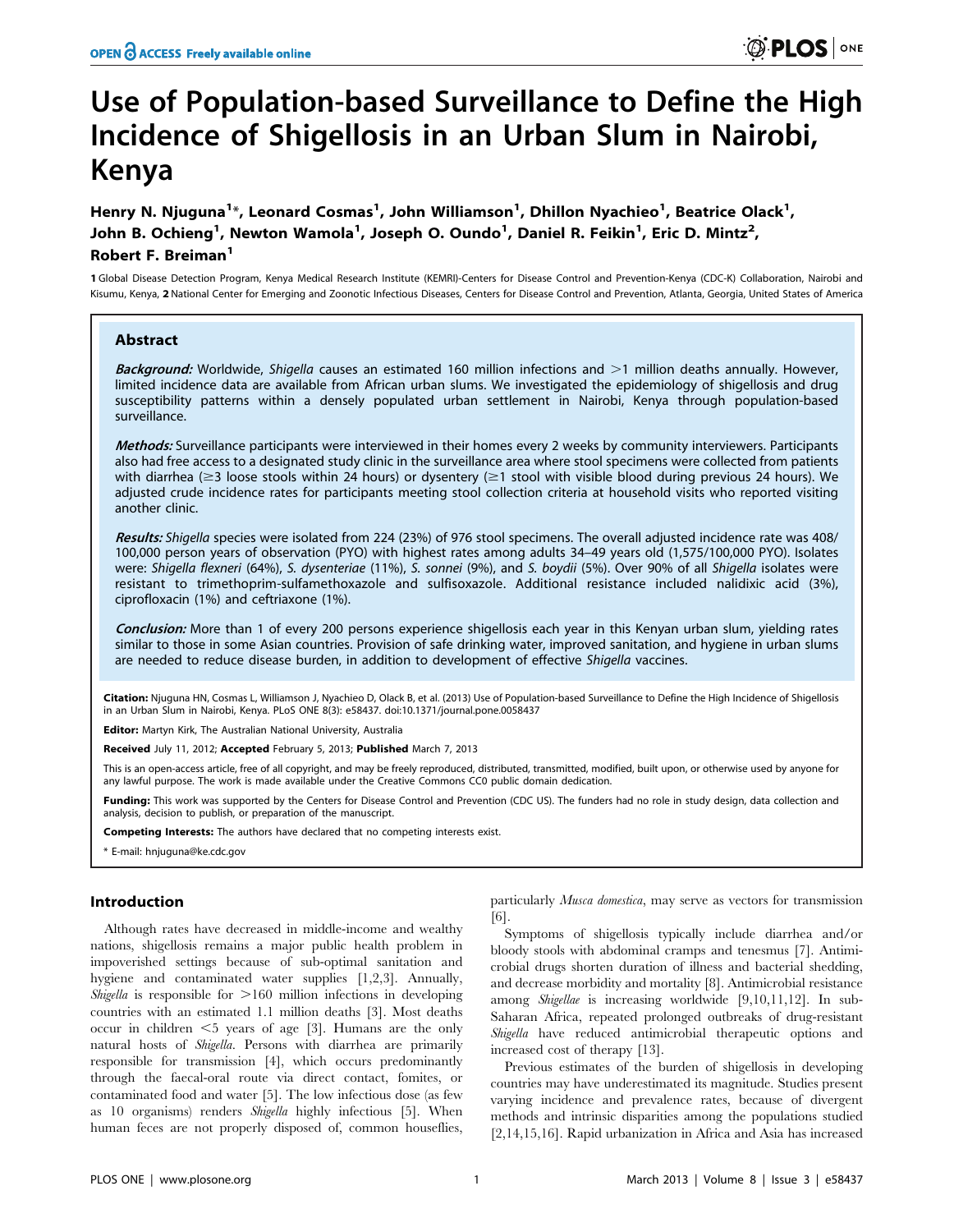the number of residents of informal settlements who lack access to basic sanitation and safe drinking water. Continued urbanization in Africa will likely contribute to an even greater burden of enteric diseases including shigellosis.

Since 2005, the Centers for Disease Control and Prevention (CDC) and the Kenya Medical Research Institute (KEMRI) have maintained population-based infectious disease surveillance (PBIDS) in a geographically defined area within an urban informal settlement in Nairobi, Kenya [17,18]. We used systematically collected data from PBIDS to define the incidence and characterise the epidemiologic, clinical, and microbiologic features of shigellosis within this population.

# Methods

### Study site

The urban PBIDS system is based in Kibera, a large informal settlement (urban slum) in Nairobi, Kenya. Kibera lacks adequate sanitation facilities; human and animal wastes drain into open sewage runoff. Drinking water is often obtained from unregulated vendors using illegal connections to a municipal piped water system, a situation that facilitates contamination of water supplies. Food is traded at unregulated outdoor markets that often lack basic hygiene standards.

## Surveillance procedures

The PBIDS procedures have been described previously [17,19]. Briefly, we conducted population-based surveillance for the etiologies of diarrheal disease, febrile illness, pneumonia and jaundice within two of 12 villages in Kibera: Gatwikera and west Soweto. The average population of the surveillance area is 28,500 persons in a  $0.37 \text{ km}^2$  area (population density = 77,000 persons per km<sup>2</sup>). The surveillance area was divided into 10 pre-defined geographic zones roughly based on pre-existing sub-village designations. Trained community interviewers visited enrolled participants fortnightly from March 1, 2007 through Jan 31, 2010 and, thereafter every week collecting data on illnesses and deaths since the previous visit. The frequency of household visits was increased to shorten the recall period during the pandemic of influenza A (H1N1). Shortened recall period was found to improve accuracy of data collected during household visits [19]. Community interviewers also encouraged participants to access, whenever they fell ill, a free well-staffed and equipped study clinic (Tabitha clinic) owned by Carolina for Kibera and located within 1 km of all surveillance area residences.

#### Stool collection criteria

From January 1, 2007 through December 31, 2010, we collected stool samples from consenting patients who met the following criteria:

- 1. Uncomplicated diarrhea (defined as  $\geq$  3 loose stool within a 24hour period) without signs or symptoms of dehydration or dysentery. (To minimize burden on the laboratory we sampled a maximum of 6 stool specimens from patients with uncomplicated diarrhea per day: 3 from patients  $\leq$  years old and 3 from patients  $\geq$  5 years old);
- 2. Complicated diarrhea based on the presence of symptoms or signs of dehydration, defined as: drinking eagerly or unable to drink or breastfeed, vomiting everything, slow skin pinch return  $(\geq 2$  seconds), irritability, sunken eyes, lethargy or unconsciousness (all patients);
- 3. Dysentery, defined as reported or visible blood in  $\geq 1$  stool within 24 hours of clinic visit (all patients).

A case of shigellosis was defined as a patient meeting any of the above criteria who had Shigella isolated from stool.

## Laboratory procedures

We provided each consenting participant meeting the stool collection criteria with a labelled stool container and instructions on how to sample their stool; placing emphasis on including blood or mucus, if present. From May 2008, patients visiting the clinic who were unable to provide a stool sample while at the clinic were sent home with a labelled container to collect a stool specimen. A sample collector was then sent to the patient's home to collect the specimen within 4 hours after the clinic visit. Swabs of whole stool specimens were placed in Cary-Blair transport medium, refrigerated at  $4-8$  °C then transported to the KEMRI-CDC enteric microbiology laboratory in Kisumu from Jan 2007 to May 2009; thereafter, stool specimens were processed in a microbiology laboratory at the study clinic. More than 80% of specimens were processed within 24–28 hours after collection. Specimens were processed using standard microbiological procedures [20]. Isolates were tested using the Kirby-Bauer disc diffusion technique [21] for susceptibility to ampicillin, amoxicillin/clavulanic acid acid, ceftriaxone, chloramphenical, nalidixic acid, ciprofloxacin, gentamycin, kanamycin, streptomycin, sulfisoxazole, tetracycline, and trimethoprim-sulfamethoxazole. Results were interpreted according to Clinical Laboratory Standards Institute (CLSI) guidelines [22]. For quality control, we used Escherichia coli ATCC 25922 for growth and antimicrobial testing monitoring. We also participated in external quality assurance protocols as provided by the World Health Organization (WHO) and the South African National Institute for Communicable Diseases (NICD).

#### Analysis

Data were analysed using SAS version 9.1 (Cary, NC). We calculated incidence rates as the number of shigellosis cases per 100,000 person-years of observation (PYO), as described previously [18,23]. Participants included all individuals living in consenting households within the surveillance area for a minimum of 4 months between 1 January 2007 and 31 December 2010. Person-years of observation were calculated by totalling persondays for all people who met the residence requirement during each biweekly home visit and dividing the total number of person-days by 365.25.

In calculating crude incidence rates, we divided the number of Shigella cases by the PYO. Our fortnightly and weekly home visit data, provided real time health utilization data for use in assessing what proportion of shigellosis cases were likely missed through clinic-based diarrheal illness testing. Thus, adjusted rate calculations were based on the number of patients who met each of the three stool sample collection criteria (from data collected during home visits) who visited clinics other than the study clinic for their illness; thus, they were ill enough to visit a clinic for their diarrhea or dysentery, but no specimens would have been obtained, as specimens were only collected and processed from patients attending the study clinic. Similar incidence adjustment methods based on health utilization data have been used in other recent studies [18,24]. Thus, we divided number of residents meeting each of the stool collection criteria on home visit who visited the study clinic by number of residents meeting each of the same criteria who visited any clinic for that illness. Episodes of diarrhea/ dysentery not associated with visits to any clinic were not "counted" in the adjustment. This proportion was then divided into the crude rate of shigella obtained for each criterion.

The overall adjusted incidence rate was calculated by summing the adjusted Shigella numbers for each stool collection criterion and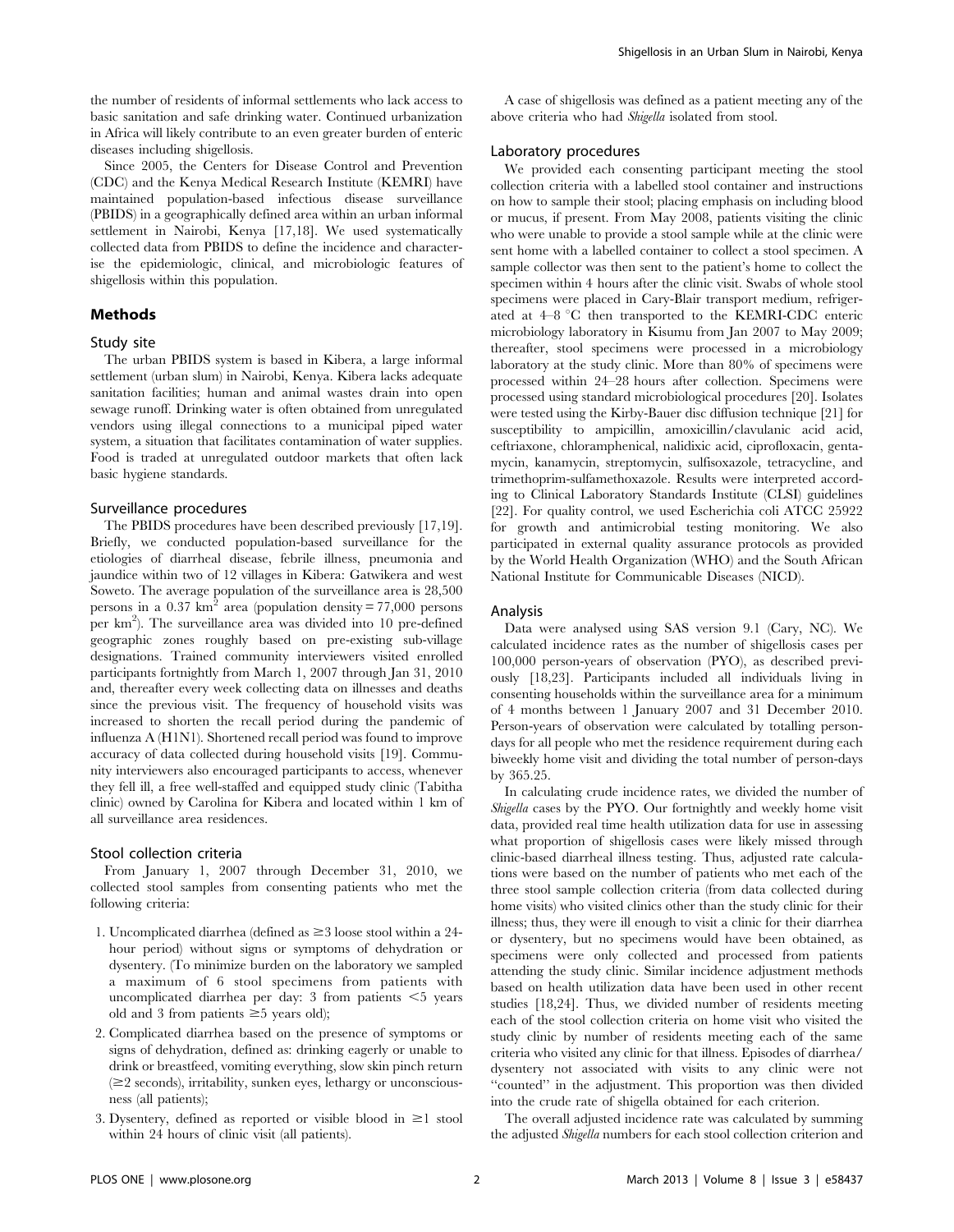

~Criteria 2= Complicated diarrhea with symptoms or signs of dehydration ^Criteria 3= Dysentery

#### Figure 1. Formula for adjusted incidence rate calculations. doi:10.1371/journal.pone.0058437.g001

dividing this sum by the total number of person years contributed by participants in the study population (Fig. 1). These calculations were also done by age group, gender, and by geographic zone.

For characterizing clinical features, drug susceptibility and Shigellae species distribution, we included data for the entire study period (1 Jan, 2007 to 31 Dec, 2010). From January, 2007, through April, 2008, few  $\langle 5\% \rangle$  patients who met stool collection criteria provided a stool sample for testing, leading to imprecise adjusted incidence rates. Thus, we excluded data from that time period for calculating the crude and adjusted incidence rates. From May 2008, a sample collector was engaged to collect stool samples from patients' homes when patients were unable to provide a sample at the clinic. This resulted in a fivefold increase in the proportion of patients meeting case definitions who provided a stool sample for stool culture, and provided more stable numbers for rate calculations.

Logistic regression analysis was used to determine association of clinical features and shigellosis for patients seen at the clinic. Significant unadjusted clinical features  $(p<0.05)$  were then entered into a multivariate model to control for confounding. We also examined household data collected from patients confirmed to have shigellosis for a period of one month after the clinic visit when the diagnosis was made to assess the number of hospitalizations and deaths

We used incidence rates from this study to project the burden of shigellosis among the estimated 4.3 million people living in informal settlement areas in Kenya [25]. We estimated the age structure of persons living in informal settlements to be similar to that in Kibera. Monthly rainfall data for each of the three years was obtained from the National Oceanic and Atmospheric Administration (NOAA) website specifically for Nairobi region [26] and were used to explore possible associations with *Shigella* incidence over time using Pearson correlation coefficient. P-values  $< 0.05$  were considered significant for all statistical tests.

## Ethical review

The protocol, surveillance questionnaires and consent forms were reviewed and approved by the Ethical Review Committee at the Kenya Medical Research Institute (protocol number 1899) and the Institutional Review Board of CDC- Atlanta (protocol number 4566).

# Results

#### Incidence rate calculations

Age and sex distribution of surveillance participants. Between 1 May, 2008, and 31 Dec, 2010, 77,939 PYO were contributed by persons enrolled into the surveillance system. Adults 18–34 years of age accounted for 35% of the population under surveillance, followed by young adults 10– 17 years who accounted for 16%. Males and females contributed equally. The highest proportion of surveillance participants were from Zone 1; 18% followed by zone 10; 16% (Table 1).

Household interviews, clinic utilization and case detection. Over 80% of enrolled study participants had successful interviews during the biweekly/weekly household visits. By year, this was distributed as follows; 78% in 2007, 74% in 2008, 83% in 2009 and 84% in 2010. During these visits, over 60% of participants who met any of the stool collection criteria and reported visiting any clinic, had visited Tabitha clinic (data not shown). At Tabitha clinic, 7,449 patients met one of the three stool collection criteria (Fig. 2). The majority, 5,545 (74%) had uncomplicated diarrhea, 1,163 (16%) had dysentery and 741 (10%) had complicated diarrhea with dehydration (Fig. 2). Almost half (42%) of those who had dysentery provided a stool sample while only 543 (10%) and 61 (8%) of those who had uncomplicated diarrhea and complicated diarrhea with dehydration provided a stool sample, respectively (Fig. 2). The proportion of patients meeting any of the stool collection criteria who provided a stool sample increased gradually with age, stabilizing at the 18–34 year age group (Fig. 3).

Shigella isolation and incidence rates. We isolated 262(24%) Shigella bacteria from 1,096 stool specimens collected from patients meeting any of the three stool collection criteria from 1 Jan, 2007, through 31 Dec, 2010: 176 (67%) of Shigella isolates were from patients presenting with dysentery, 83 (32%) from patients with uncomplicated diarrhea and 3 (1%) from patients with complicated diarrhea with dehydration (Fig. 2). For the period; 1 May, 2008 through 31 Dec, 2010, 242 (23%) Shigella bacteria were isolated from 976 stool specimens (data not shown)

The overall crude incidence rate of shigellosis was 287/100,000 PYO (Table 1). Crude incidence rate was highest among adults 35–49 years old (1,046/100,000 PYO). The overall adjusted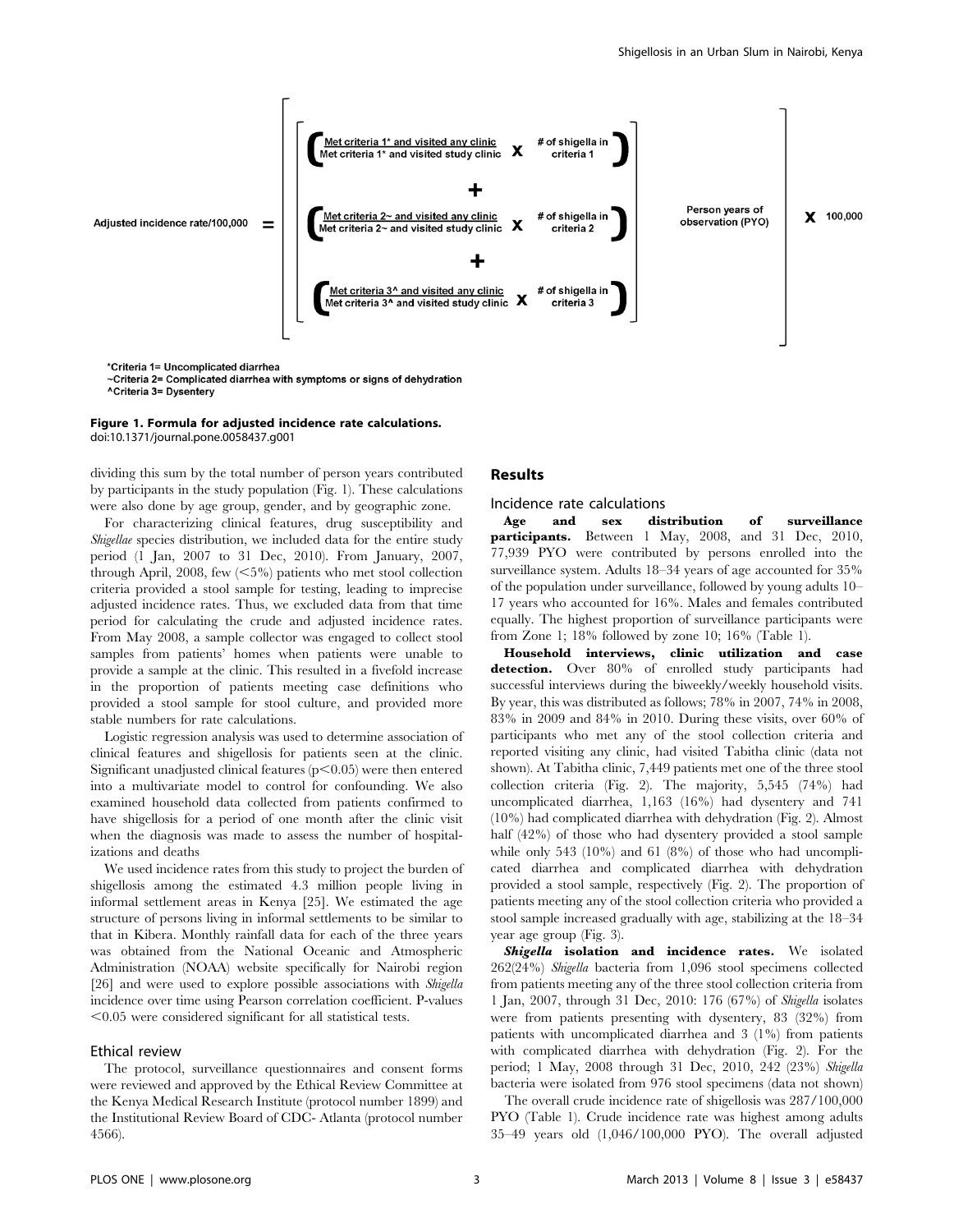Table 1. Person years of observation, crude and adjusted incidence of Shigella by age category, sex, zone and year, 1 May 2008 to 31 Dec 2010, Kibera, Kenya.

|                                       | Person years of observation (PYO) | Incidence rates         |                            |  |
|---------------------------------------|-----------------------------------|-------------------------|----------------------------|--|
|                                       |                                   | Crude incidence/100,000 | Adjusted incidence/100,000 |  |
| Age category                          |                                   |                         |                            |  |
| $<$ 12 m                              | 2,369(3)                          | 84                      | 136                        |  |
| 12-23 m                               | 2,954 (4)                         | 203                     | 273                        |  |
| 24-59 m                               | 8,936 (11)                        | 291                     | 369                        |  |
| $5-9y$                                | 12,070 (15)                       | 141                     | 175                        |  |
| $10 - 17$ y                           | 12,765 (16)                       | 212                     | 268                        |  |
| $18 - 34y$                            | 26,968 (35)                       | 356                     | 559                        |  |
| $35 - 49y$                            | 4,207(5)                          | 1046                    | 1575                       |  |
| 50 y+                                 | 7,669 (10)                        | 78                      | 108                        |  |
| <b>Sex</b>                            |                                   |                         |                            |  |
| Males                                 | 39,090 (50)                       | 219                     | 306                        |  |
| Females                               | 38,849 (50)                       | 356                     | 484                        |  |
| Year                                  |                                   |                         |                            |  |
| 2008                                  | 17,658 (23)                       | 306                     | 392                        |  |
| 2009                                  | 28,892 (37)                       | 270                     | 363                        |  |
| 2010                                  | 31,388 (40)                       | 293                     | 428                        |  |
| *Zone                                 |                                   |                         |                            |  |
| $\vert$ <sup>1</sup>                  | 13,741 (18)                       | 393                     |                            |  |
| $\vert$ <sub>2</sub>                  | 9,398 (12)                        | 766                     |                            |  |
| $\overline{\mathbf{3}}$               | 2,467(3)                          | 446                     |                            |  |
| $\begin{array}{c} 4 \\ 5 \end{array}$ | 2,828 (4)                         | 601                     |                            |  |
|                                       | 7,839 (10)                        | 370                     |                            |  |
| $\vert 6 \vert$                       | 8,852 (11)                        | 215                     |                            |  |
| $\vert$ 7                             | 5,111(7)                          | 274                     |                            |  |
| $\vert$ 8                             | 10,219 (13)                       | 391                     |                            |  |
| 9                                     | 5,379 (7)                         | 316                     |                            |  |
| 10                                    | 12,105 (16)                       | 256                     |                            |  |
| Overall                               | 77,939                            | 287                     | 408                        |  |

\*Adjusted incidence rates by zone not shown

doi:10.1371/journal.pone.0058437.t001

incidence rate was 408/100,000 PYO with highest adjusted rates in adults 35–49 years old (1575/100,000) (Table 1). Infants and adults 50 years old and above had the lowest adjusted incidence rates (136/100,000 and 108/100,000 respectively). Females were more likely than males to have shigellosis, (OR: 1.52, 95% CI: 1.15–2.02). There was significant variation in crude incidence rates by geographic location, with the rates ranging from 215/ 100,000 PYO (zone 6) to 766/100000 PYO (zone 2) (p-value  $<$ 0.001) (Table 1).

# Epidemiology and laboratory characteristics of shigellosis

Species distribution. Most Shigella isolates were S. flexneri  $(64%)$  followed by S. dysenteriae  $(11%)$  S. sonnei  $(9%)$ , and S. boydii (5%). Species could not be determined for 12% of isolates; 6 (22%) of the 27 isolates of S. dysenteriae were type 1 (Fig. 2).

Clinical features for shigellosis. Patients with dysentery were more likely to have *Shigella* isolated from stool than patients with complicated and uncomplicated diarrhea (OR: 10.77, 95% CI: 3.33–34.87) and patients with ''uncomplicated'' diarrhea were more likely to have evidence of shigellosis than those with a

complicated diarrheal illness (OR: 3.49, 95% CI: 1.07–11.39). Patients with history of vomiting (OR: 0.54, 95% CI: 0.33–0.86) were less likely to have shigellosis (Table 2).

One patient was hospitalized within 2 days of being seen at the clinic while one patient died within 3 weeks after being diagnosed with shigellosis at the clinic. S. *flexneri* was isolated from both patients.

**Drug susceptibility.** Over 80% of Shigella isolates were resistant to each of the following drugs: streptomycin, sulfisoxazole, tetracycline and trimethoprim-sulfamethoxazole (Table 3). Three (1%) isolates were resistant to ceftriaxone. Seven (3%) isolates were resistant to nalidixic acid, of which 2 (29%) were also resistant to ciprofloxacin (Table 3). Shigella incidence and monthly rainfall Shigellosis cases occurred throughout the year. There were no significant association between Shigella incidence and monthly rainfall (Pearson correlation coefficient  $= 0.002$ , p-value  $= 0.99$ ).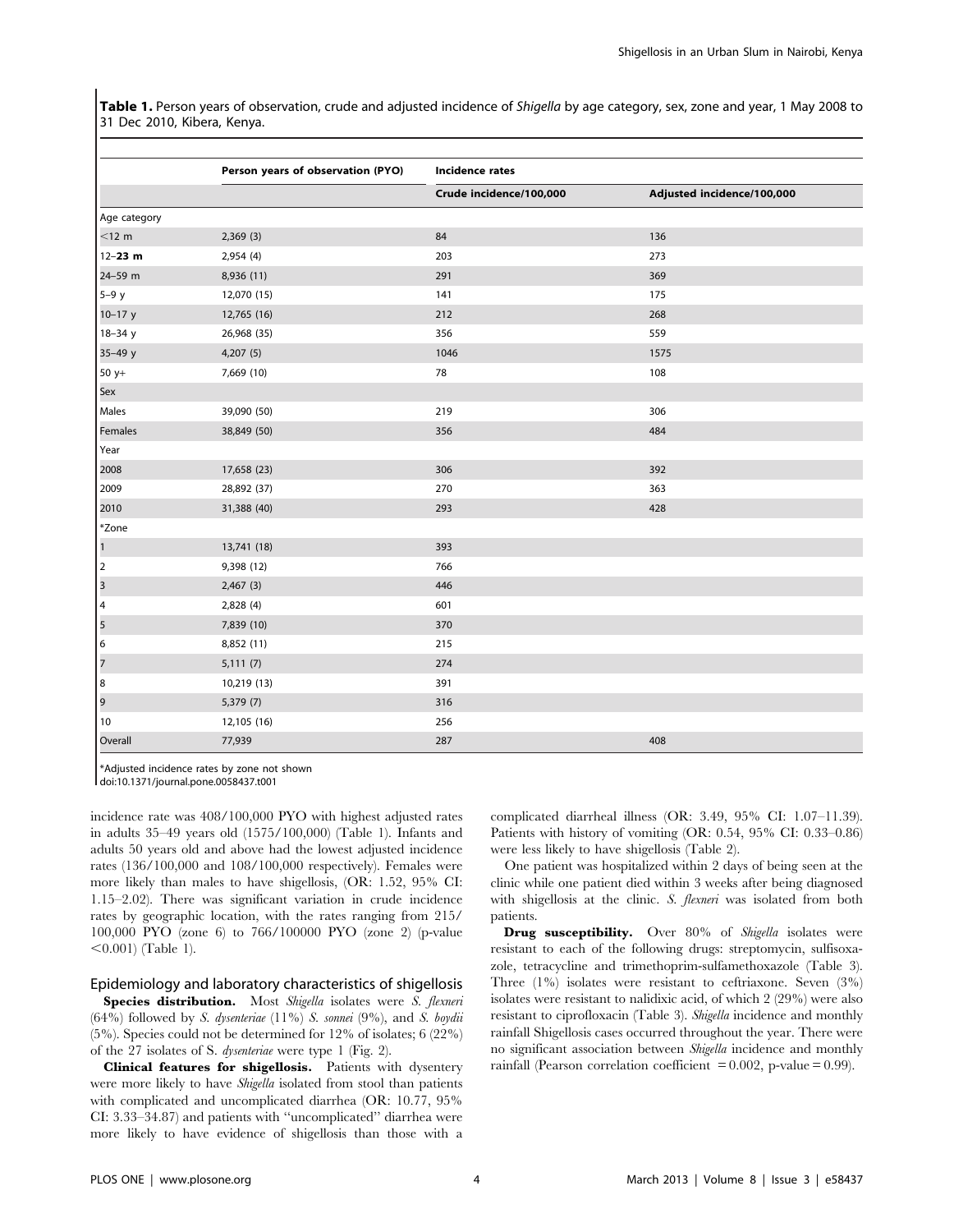



doi:10.1371/journal.pone.0058437.g002

## **Discussion**

Our study revealed a high burden of shigellosis within a densely populated urban slum in Kenya. The high crude incidence of shigellosis of 0.29% was slightly higher than that reported in a multicenter population-based study done in six developing countries in Asia; three of the sites were rural/semi rural (in China, Thailand, and Vietnam) and three of the sites were in urban slums (in Bangladesh, Indonesia, and Pakistan), where the overall unadjusted incidence of Shigella in this multicenter study was estimated at 0.2% among patients of all ages [27]. The rates

were much higher than that seen in industrialized countries such as the UK and US where the incidence of shigellosis is estimated at 0.027% and 0.0038% respectively [28,29].

In our study, over 20% of all stool samples yielded Shigella, further confirming the high burden of shigellosis. Similar estimates in other urban slums in Kenya are lacking. However, two studies performed in rural western Kenya also found high Shigella isolation rates of 15% and 16% of stool samples collected from patients presenting with diarrhea or dysentery [30,31]. While we documented high rates of shigellosis in an urban slum, we do not have conclusive evidence indicating that rates were higher than in rural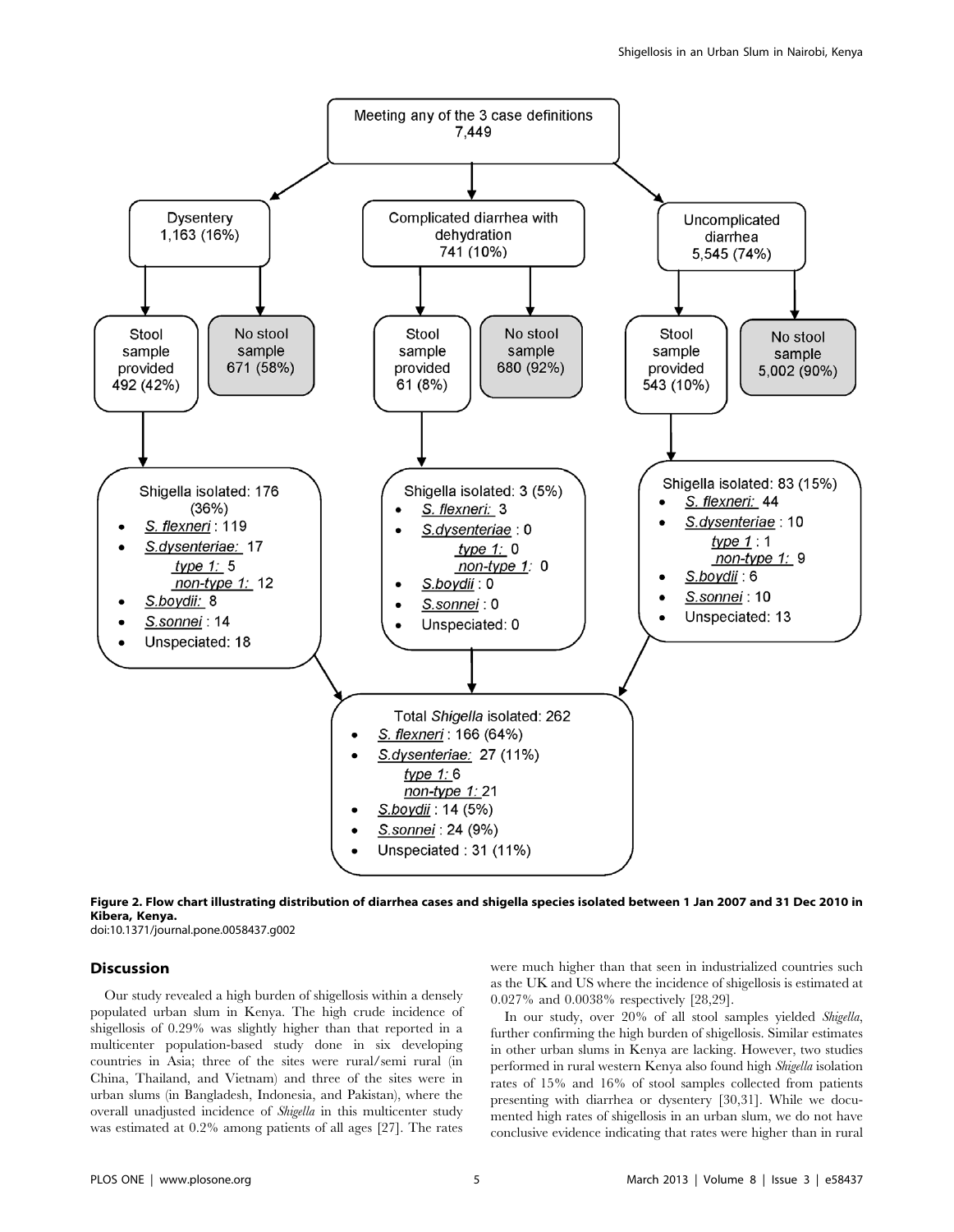

Figure 3. Proportions of patients meeting the case definitions providing stool sample by age category. doi:10.1371/journal.pone.0058437.g003

areas. However, high population density coupled with grossly inadequate sanitary facilities and unregulated water connections with high likelihood of contamination may contribute to the high incidence of shigellosis in this urban slum site.

As expected, patients presenting with dysentery were more likely to have Shigella isolated from stool than patients presenting with non-dysenteric diarrhea [30]. Like in other studies [3,32,33,34], we found relatively low incidence of shigellosis among infants. This may be partially explained by passive induced immunity conferred by breastfeeding, as seen in a study conducted in Dhaka, Bangladesh [34], but may also result from fewer opportunities for exposure to contaminated food or water sources, especially when compared with toddlers. According to the Kenya demographic and health survey, 2008–2009, the mean duration of breastfeeding among Kenyan children is 21 months. It is possible that majority of mothers in our setting breastfed for a period of at least 1 year. Our findings of lowest incidence of shigellosis in people  $\geq$ 50 years old are also consistent with other studies; while unexplained, it may relate to acquisition of protective immunity or, perhaps, to safer hygiene and/or food preparation practices.

Females in the 35–49 year age group had a higher incidence of shigellosis, than males in the same age group. It is not clear why women in this age group were at increased risk of being infected with *Shigella*; however, it is conceivable that they had a greater risk of being infected by young children.

Our adjusted rates suggest that over 0.4% of people living in urban slum settings are stricken with shigellosis annually. Like other developing countries, Kenya is experiencing rapid urbanization  $(>3\%$ /year) and migrants from rural to urban areas tend to settle in slums [35]. Extrapolating population-based incidence rates presented in this paper to the estimated 4.3 million Kenyans living in urban informal settlements similar to Kibera [25], we estimate that over 17,000 cases of shigellosis occur in Kenyan urban slums each year. Easy access to high quality health care and a relatively small surveillance population likely account for the occurrence of only one death related to shigellosis during the study period. However, given global estimates of shigellosis-associated case-fatality rates of 0.67% [3], it is reasonable to assume that approximately 117 deaths from Shigella may occur annually in Kenyan urban slums.

As in other developing countries S. flexneri was the most common species of Shigella identified in our study population [3]. While this information is important in guiding vaccine development, further subtyping is necessary to identify the most common serotypes.

Shigella was isolated throughout the year. This may be explained by the lack of adequate sanitary facilities and raw sewage flowing all year round in open drainage channels to which children are exposed potentially providing constant exposure to Shigella.

Many of the *Shigella* isolates were resistant to commonly available and affordable antibiotics, consistent with findings of previous studies from Africa [30,36,37,38,39]. Nearly all isolates were susceptible to ceftriaxone, nalidixic acid and ciprofloxacin. While current susceptibility to fluoroquinolone drugs is reassuring, rapid emergence of nalidixic acid and ciprofloxacin resistance elsewhere [10], highlights the importance of judicious use of these drugs to preserve their effectiveness for treating severe shigellosis and other life-threatening infections. Surveillance during the same study period in Kibera has shown emergence of nalidixic acidresistant Salmonella strains [18,40], which likely heralds decreased utility of fluoroquinolones for treating invasive salmonellosis [41].

While this study was unique in terms of its active surveillance for shigellosis and for providing reliable basis for rate adjustments, limitations may have led to underestimates or overestimates of the burden of disease. Because of transport requirements to the Kisumu laboratory, some stool specimens were processed .24 hours after collection. Cary-Blair solution preserves viability of Shigella [42]; however, ideally specimens should be processed within 6 hours of collection. Thus, there may have been loss of viable Shigella during shipping and storage.

In calculating, adjusted incidence rates, we assumed that persons with diarrhea who reported visiting any clinic had similar shigellosis incidence rates as those seen in the study field clinic. This assumption could be erroneous if there was a systematic bias in which persons with shigellosis tended to go to the designated study clinic at different rates than persons with other causes of diarrhea or dysentery. We believe that use of non-study field clinics occurred primarily because the study clinic was open only Monday-through-Friday during daylight hours; thus, we do not think that there would be intrinsic biases in the way we adjusted the incidence rates. We did not adjust the incidence rates based on the proportion of patients who met the case definition and did not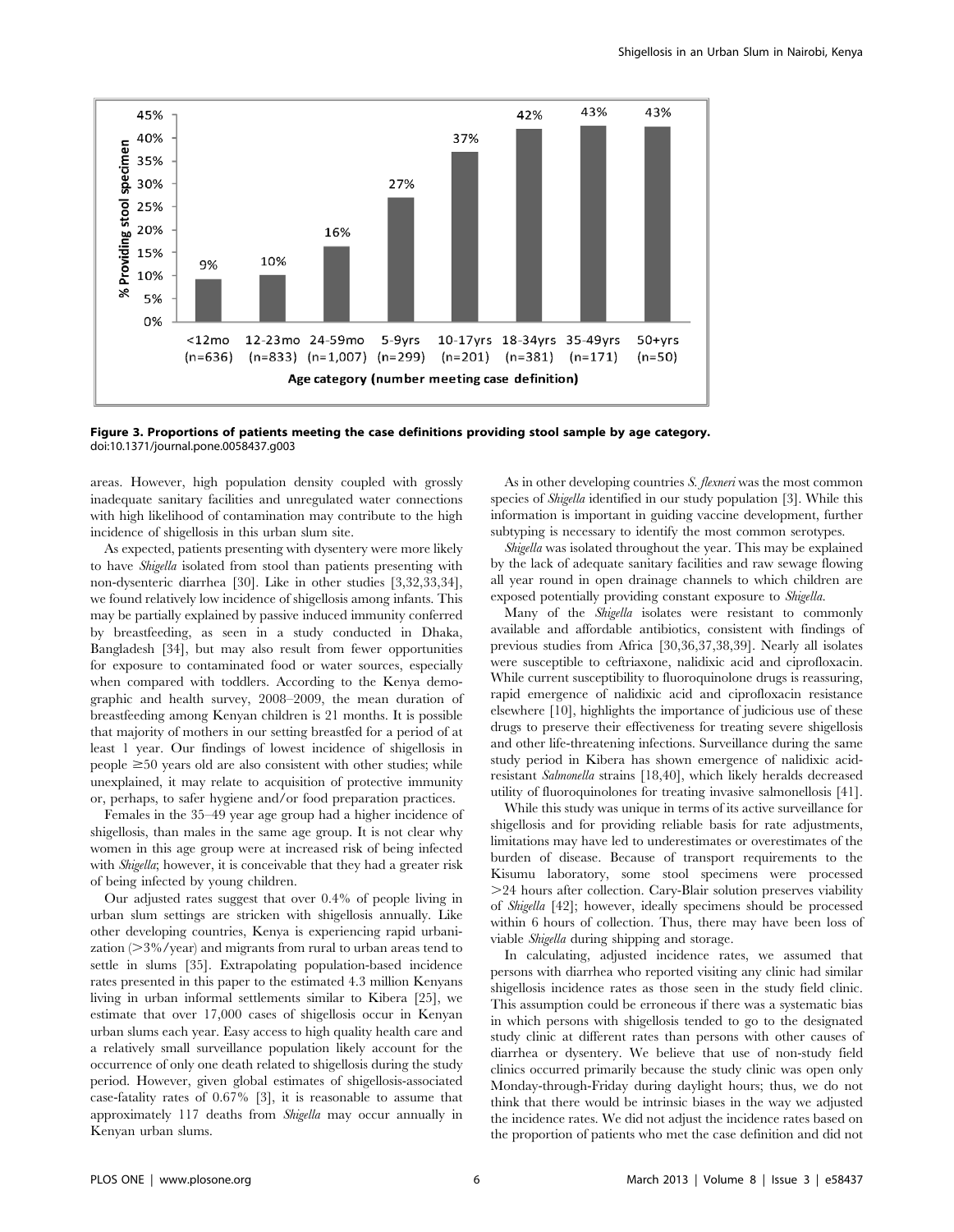Table 2. Demographic and clinical characteristics associated with shigellosis on bivariate and multivariate analysis among patients seen in study clinic,  $1^{st}$  Jan 2007 to  $31^{st}$  Dec 2011, Kibera.

|                                       |       | Shigella positive (%) |           | <b>Bivariate analysis</b> |                          | <b>Multivariate analysis</b> |  |
|---------------------------------------|-------|-----------------------|-----------|---------------------------|--------------------------|------------------------------|--|
| Characteristic                        | N     |                       | <b>OR</b> | <b>CI</b>                 | <b>OR</b>                | CI                           |  |
| Age category*                         |       |                       |           |                           |                          |                              |  |
| $<$ 12 m                              | 72    | 2(3)                  | Ref       |                           |                          |                              |  |
| $12 - 23$ m                           | 101   | 7(7)                  | 2.13      | $0.52 - 12.93$            | 2.36                     | $0.47 - 11.85$               |  |
| 24-59 m                               | 216   | 34 (16)               | 4.85      | 1.53-27.94                | 5.47                     | 1.26-23.68                   |  |
| $5-9y$                                | 117   | 20 (17)               | 5.47      | 1.63-31.88                | 6.10                     | 1.36-27.38                   |  |
| $10 - 17$ y                           | 122   | 29 (24)               | 8.16      | $2.52 - 47.28$            | 9.34                     | $2.12 - 41.14$               |  |
| $18 - 34y$                            | 297   | 115 (39)              | 16.08     | 5.32-91.94                | 17.51                    | 4.15-73.89                   |  |
| $35 - 49y$                            | 136   | 49 (36)               | 14.57     | 4.63-83.91                | 15.84                    | 3.66-68.55                   |  |
| $50 y+$                               | 35    | 6(17)                 | 6.12      | 1.38-38.00                | 6.64                     | 1.24-35.70                   |  |
| Sex <sup>*</sup>                      |       |                       |           |                           |                          |                              |  |
| Male                                  | 526   | 105 (20)              | Ref       |                           | Ref                      |                              |  |
| Female                                | 570   | 157 (28)              | 1.52      | $1.15 - 2.02$             | 1.47                     | $1.68 - 2.00$                |  |
| Vomiting**                            |       |                       |           |                           |                          |                              |  |
| No                                    | 532   | 126 (24)              | Ref       |                           |                          |                              |  |
| Yes                                   | 168   | 24 (14)               | 0.54      | $0.33 - 0.86$             |                          |                              |  |
| Reported fever                        |       |                       |           |                           |                          |                              |  |
| No                                    | 406   | 87 (21)               | Ref       |                           |                          |                              |  |
| Yes                                   | 311   | 65 (21)               | 0.97      | $0.67 - 1.39$             |                          |                              |  |
| Duration of diarrhea                  |       |                       |           |                           |                          |                              |  |
| Less than 3 days                      | 594   | 156 (26)              | Ref       |                           |                          |                              |  |
| $3-5$ days                            | 398   | 86 (22)               | 0.77      | $0.58 - 1.05$             |                          |                              |  |
| 6-9 days                              | 69    | 11(16)                | 0.53      | $0.27 - 1.04$             |                          |                              |  |
| 10 days and more                      | 22    | 4(18)                 | 0.62      | $0.21 - 1.87$             |                          |                              |  |
| Belly pain                            |       |                       |           |                           |                          |                              |  |
| No                                    | 132   | 36 (27)               | Ref       |                           |                          |                              |  |
| Yes                                   | 542   | 175 (32)              | 1.27      | $0.83 - 1.94$             |                          |                              |  |
| Headache                              |       |                       |           |                           |                          |                              |  |
| No                                    | 265   | 79 (30)               | Ref       |                           |                          |                              |  |
| Yes                                   | 154   | 43 (28)               | 0.91      | $0.59 - 1.42$             | $\overline{\phantom{0}}$ |                              |  |
| Muscle pain                           |       |                       |           |                           |                          |                              |  |
| No                                    | 378   | 104 (28)              | Ref       |                           |                          |                              |  |
| Yes                                   | 35    | 13 (37)               | 1.56      | $0.76 - 3.20$             |                          |                              |  |
| Case presentation*                    |       |                       |           |                           |                          |                              |  |
| Complicated diarrhea with dehydration | 61    | 3(5)                  | Ref       |                           | Ref                      |                              |  |
| Uncomplicated diarrhea                | 543   | 83 (15)               | 3.49      | $1.07 - 11.39$            | 1.73                     | $0.51 - 5.85$                |  |
| Dysentery                             | 492   | 176 (36)              | 10.77     | 3.33-34.87                | 5.32                     | 1.59-17.86                   |  |
| HIV status                            |       |                       |           |                           |                          |                              |  |
| Negative                              | 313   | 105 (34)              | Ref       |                           |                          |                              |  |
| Positive                              | 100   | 33 (33)               | 0.98      | $0.60 - 1.57$             |                          |                              |  |
| <b>Totals</b>                         | 1,096 | 262                   |           |                           |                          |                              |  |

\*Significant variables on bivariate analysis included into multivariate model

\*\*Significant characteristics on bivariate analysis but not significant on multivariate model hence excluded from final multivariate model

doi:10.1371/journal.pone.0058437.t002

provide a stool specimen. This is because a relatively small proportion of patients meeting our diarrhea case definitions provided stool specimen, which would have made further adjustments imprecise, potentially exaggerating the adjusted incidence rates. On the other hand, opting not to make this adjustment likely led to underestimation of incidence rates. In addition, patients with dysentery were more likely to provide a stool sample for culture and sensitivity studies compared to patients presenting with non-bloody diarrhea. This led to a higher adjustment factor among patients with diarrhea (without dysen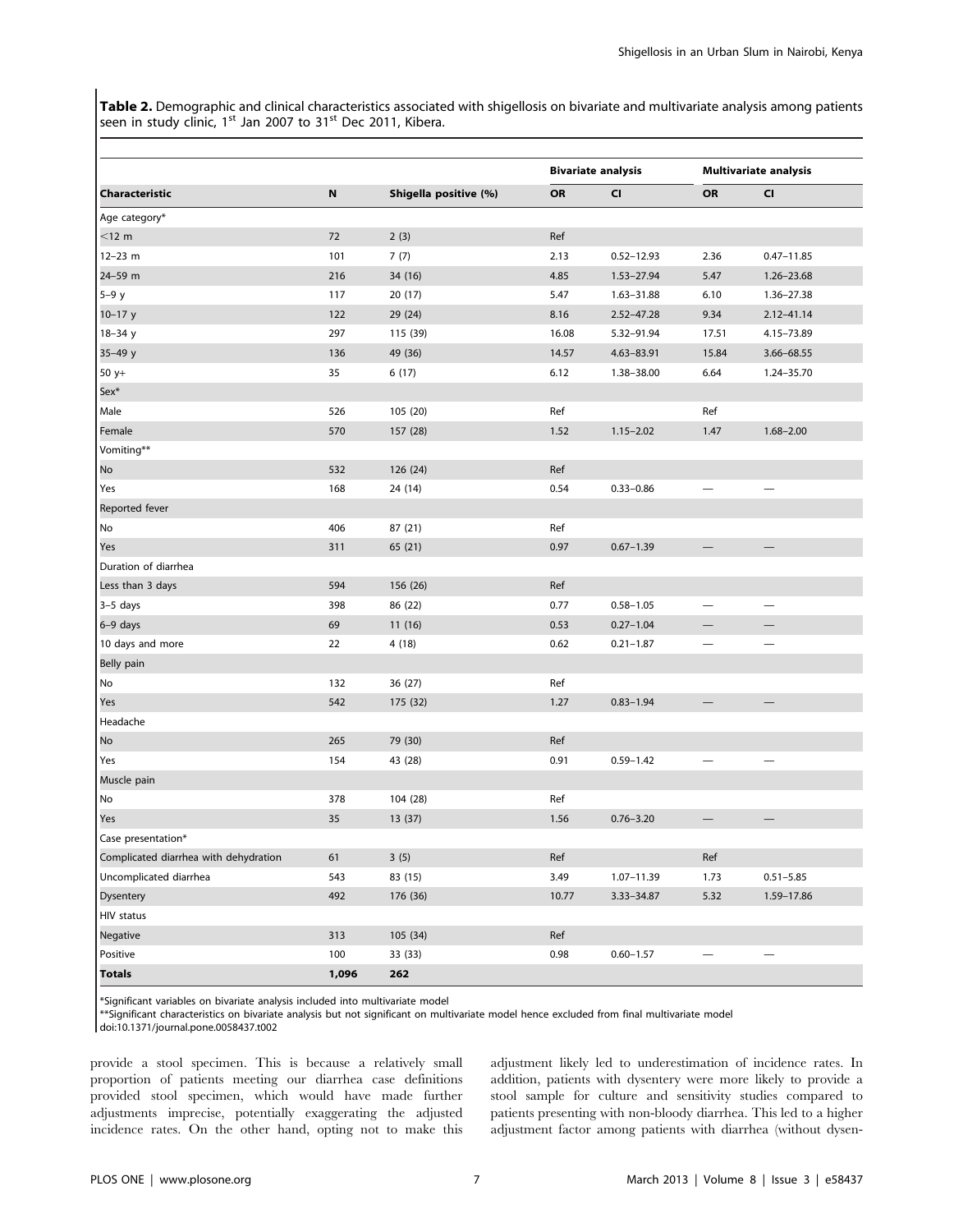Table 3. Drug susceptibility patterns for Shigella isolated, Kibera, Kenya.

| <b>Antibiotic class</b>        | <b>Antibiotic tested</b>      | Number of <i>Shigellae</i> resistant $(\%)$ N = 222 |  |  |
|--------------------------------|-------------------------------|-----------------------------------------------------|--|--|
| Penicillins                    | Ampicillin                    | 147(67)                                             |  |  |
|                                | Amoxicillin/clavulanic acid*  | 69 (35)                                             |  |  |
| Cephalosporin                  | Ceftriaxzone                  | 3(1)                                                |  |  |
| Quinolone                      | Nalidixic acid                | 7(3)                                                |  |  |
| Fluoroquinolone                | Ciprofloxacin                 | 2(1)                                                |  |  |
| Chloramphenicol                | Chloramphenicol               | 91 (41)                                             |  |  |
| Aminoglycosides                | Gentamycin                    | 5(2)                                                |  |  |
|                                | Streptomycin                  | 192 (86)                                            |  |  |
| Sulfonamide                    | Sulfisoxazole                 | 212 (96)                                            |  |  |
| Sulphonamide and trimethoprime | Trimethoprim-sulfamethoxazole | 212 (95)                                            |  |  |
| Tetracycline                   | Tetracycline                  | 184 (83)                                            |  |  |

\*low denominator due to stock out of Amoxicillin/clavulanic acid disks

40 isolates did not have drug susceptibility tests done as antibiotics were not available when they were being tested doi:10.1371/journal.pone.0058437.t003

tery), which may over estimate the burden of shigellosis in this category of patients.

Drinking water, sanitation, and hygiene improvements within the rapidly multiplying and expanding informal settlements in Kenya, and elsewhere in Africa, are needed to reduce the risk of shigellosis and other enteric infections. Health education, including a focus on hand washing with soap, provision of safe drinking water and proper waste disposal are feasible strategies for containing the burden of shigellosis [43]. Given the slow progress of improving living conditions in informal settlements, these high incidence rates highlight the need to hasten the development of effective vaccines to control shigellosis in resource-limited settings.

#### References

- 1. Iwalokun BA, Gbenle GO, Smith SI, Ogunledun A, Akinsinde KA, et al. (2001) Epidemiology of shigellosis in Lagos, Nigeria: trends in antimicrobial resistance. J Health Popul Nutr 19: 183–190.
- 2. Ram PK, Crump JA, Gupta SK, Miller MA, Mintz ED (2008) Part II. Analysis of data gaps pertaining to Shigella infections in low and medium human development index countries, 1984–2005. Epidemiol Infect 136: 577–603.
- 3. Kotloff KL, Winickoff JP, Ivanoff B, Clemens JD, Swerdlow DL, et al. (1999) Global burden of Shigella infections: implications for vaccine development and implementation of control strategies. Bull World Health Organ 77: 651–666.
- 4. CDC (1986) Multiply resistant shigellosis in a day-care centre–Texas. MMWR. pp.35;753–755.
- 5. DuPont HL, Levine MM, Hornick RB, Formal SB (1989) Inoculum size in shigellosis and implications for expected mode of transmission. J Infect Dis 159: 1126–1128.
- 6. Levine OS, Levine MM (1991) Houseflies (Musca domestica) as mechanical vectors of shigellosis. Rev Infect Dis 13: 688–696.
- 7. Niyogi SK (2005) Shigellosis. J Microbiol 43: 133–143.
- 8. Guerrant RL, Van Gilder T, Steiner TS, Thielman NM, Slutsker L, et al. (2001) Practice guidelines for the management of infectious diarrhea. Clin Infect Dis 32: 331–351.
- 9. Basualdo W, Arbo A (2003) Randomized comparison of azithromycin versus cefixime for treatment of shigellosis in children. Pediatr Infect Dis J 22: 374–377.
- 10. Bennish ML, Salam MA, Hossain MA, Myaux J, Khan EH, et al. (1992) Antimicrobial resistance of Shigella isolates in Bangladesh, 1983–1990: increasing frequency of strains multiply resistant to ampicillin, trimethoprimsulfamethoxazole, and nalidixic acid. Clin Infect Dis 14: 1055–1060.
- 11. Fontaine O (1989) Antibiotics in the management of shigellosis in children: what role for the quinolones? Rev Infect Dis 11 Suppl 5: S1145–1150.
- 12. Sack DA, McLaughlin LC, Suwanvanichkij B (2001) Animicrobial Resistance in Shigelosis, Cholera and Campylobacteriosis. In: Organization WH, editor. Geneva.
- 13. Ries AA, Wells JG, Olivola D, Ntakibirora M, Nyandwi S, et al. (1994) Epidemic Shigella dysenteriae type 1 in Burundi: panresistance and implications for prevention. J Infect Dis 169: 1035–1041.

#### Acknowledgments

We thank Lilian Atieno and George Awiti for processing and running laboratory tests, Kariuki Njenga for leading the lab team, Michele Parsons and Cheryl Bopp from CDC Atlanta who provided technical assistance to the laboratory, Maurice Ombok for providing rainfall data, Mark Katz, Brett Archer and George Rutherford for helpful assistance in manuscript preparation.

#### Author Contributions

Conceived and designed the experiments: HNN BO DRF EDM RFB. Performed the experiments: JBO NW JO. Analyzed the data: HNN LC JW DN. Wrote the paper: HNN.

- 14. Kosek M, Bern C, Guerrant RL (2003) The global burden of diarrheal disease, as estimated from studies published between 1992 and 2000. Bull World Health Organization: 986–997.
- 15. Baqui AH, Black RE, Yunus M, Hoque AR, Chowdhury HR, et al. (1991) Methodological issues in diarrhoeal diseases epidemiology: definition of diarrhoeal episodes. Int J Epidemiol 20: 1057–1063.
- 16. Alam N, Henry FJ, Rahaman MM (1989) Reporting errors in one-week diarrhoea recall surveys: experience from a prospective study in rural Bangladesh. Int J Epidemiol 18: 697–700.
- 17. Feikin DR, Olack B, Bigogo GM, Audi A, Cosmas L, et al. (2011) The burden of common infectious disease syndromes at the clinic and household level from population-based surveillance in rural and urban Kenya. PLoS ONE 6: e16085.
- 18. Breiman RF, Cosmas L, Njuguna H, Audi A, Olack B, et al. (2012) Populationbased incidence of typhoid Fever in an urban informal settlement and a rural area in kenya: implications for typhoid vaccine use in Africa. PLoS ONE 7: e29119.
- 19. Feikin DR, Audi A, Olack B, Bigogo GM, Polyak C, et al. (2010) Evaluation of the optimal recall period for disease symptoms in home-based morbidity surveillance in rural and urban Kenya. Int J Epidemiol 39: 450–458.
- 20. Krieg NR, Holt JG, Bergey (1984) Bergey's manual of systematic bacteriology/ Noel R. Krieg, editor, volume 1; John G. Holt, editor-in-chief. Baltimore: Williams & Wilkins. 4 v. (xxvii, 2648 p.).
- 21. Bauer AW, Kirby WM, Sherris JC, Turck M (1966) Antibiotic susceptibility testing by a standardized single disk method. Am J Clin Pathol 45: 493–496.
- 22. CLSI (2006) Clinical and Laboratory Standards Institute Quality Manual. Wayne, Pennsylvania: CLSI.
- 23. Feikin DR, Jagero G, Aura B, Bigogo GM, Oundo J, et al. (2010) High rate of pneumococcal bacteremia in a prospective cohort of older children and adults in an area of high HIV prevalence in rural western Kenya. BMC Infect Dis 10: 186.
- 24. Kotloff KL, Blackwelder WC, Nasrin D, Nataro JP, Farag TH, et al. (2012) The Global Enteric Multicenter Study (GEMS) of diarrheal disease in infants and young children in developing countries: epidemiologic and clinical methods of the case/control study. Clin Infect Dis 55 Suppl 4: S232–245.
- 25. UN-HABITAT (2010) State of the Urban Youth 2010/11 Leveling the Playing Field: Inequality of Youth Opportunity. Earthscan.